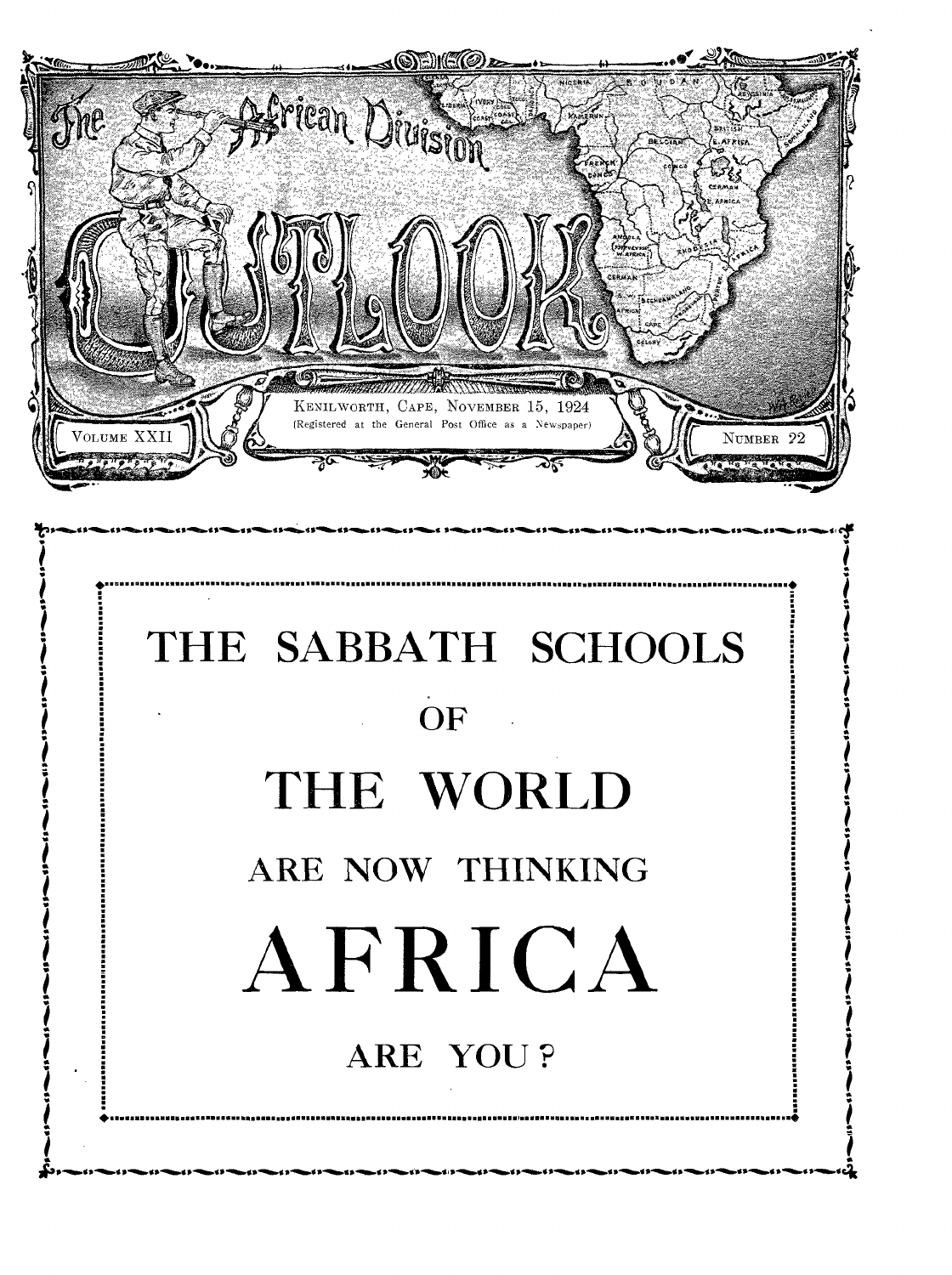#### **Will There be an Overflow ?**

YES ! If all work for it and pray for it. The General Conference has asked the Sabbath schools of the world to raise £18,480 on December 27, for mission work in the African Division. Should that 13th Sabbath offering exceed this amount, the overflow will be added to the funds for 1925 for the African Division for work not otherwise provided for in the regular budget. For the last Sabbath of 1923, the treasury department of the General Conference asked our schools for the same amount as this year and there was an overflow of about £853, which, as we learned from the last issue of our paper, was donated to the Lake Titicaca training school. £18,480 is a large sum and it is certain that to exceed it in one day's offering calls for individual sacrifice. December  $27$  is the last Sabbath of the year, a time when most people are giving presents, useful or useless, to their friends as tokens of their regard for them. It seems fitting at this time of kind generosity,—a time of "good-will to men"—that we give practical expression of our sincere interest in the salvation of the heathen of our own continent.

As one tries to solve the problem of the church's comparative indifference to the need of the mission fields, he is impressed with his own inability to realize this need. "Paint a starless sky; hang your picture with night; drape the mountains with long, far-reaching vistas of darkness; hang the curtains deep along every shore and landscape; darken all the past; let the future be draped in deeper and yet deeper night; fill the awful gloom with hungry, sad-faced men and sorrow-stricken women and children,—it is the heathen world, the people seen in vision by the prophet, who sit in the region and shadow of death, to whom no light has come; sitting there still through the long, long night waiting and watching for the morning. Oh, dear fellow Sabbath school members, it is to us that God has entrusted the message of "the morning," —the morning when Jesus will come to end this long night of gross moral darkness. Shall we not let the Holy Spirit train us to be His unobstructed channels, train us to keep self out of sight, train us to estimate our needs in the light of the dire need of the vast majority who are still ignorant of the divine sacrifice made on their behalf?

Here is an extract from Sister Plummer's latest letter :

"Well, Sister Tarr, in the home field we appreciate that it's a

#### "HUNGRY WORLD

"Hungry for food in India, China and Europe. Hungry the world around for the Bread of Life.

#### "It's a SICK WORLD

"Sick with all the diseases that can afflict these mortal bodies—aggravated a hundred fold by the ignorance and environment of the native in heathen lands. But the greatest of all sickness is sin-sickness. Sabbath school offerings bring healing of body and soul to those who sit in darkness.

#### "It's a GROPING WORLD

"Hands are outstretched toward us. Such pitiful pleading hands. Men's hands, sturdy, but gnarled and twisted by the struggle for life—physical life, perhaps, for themselves and their families. Women's hands, slender and weak (some are the hands of the aged), and they all beckon to us and strain to reach us. What shall we do? It is our job. What can we do more than we are doing? Future reports will answer this question."

"It is our job." Yes, it is. So far as you and I are able, it is your job and my job to do with our might what our hands find to do to meet this awful need. Every moment priceless souls are passing into Christless graves. Every moment probation's hour is closing for some who might have seen the light. All cannot go to the mission fields; the Master knows that, and the home field is just as dear to Him as is the foreign field. But it is the glorious privilege and the Heaven-sent duty of all to support the missionaries and their special work. To raise every year half the money needed for work in heathen lands; is not the least responsibility of the Sabbath schools. "What can we do more than we are doing?" As individuals and as Sabbath schools let us face this question.

MRS. A. P. TARR.

## •<br>•<br>• **MISSIONARY VOLUNTEER CORNER**  • •

### **The Morning Watch**

No day is begun right that is not begun with secret prayer. The importance of this morning watch, or secret prayer, in the morning is very evident, and it seems strange that every Chrisitan does not observe it faithfully. R. F. Horton says : "The morning watch is essential. You must not face the day till you have faced God, nor look into the face of others till you have looked into His. You cannot expect to be victorious if the day begins only in your own strength."

The Christian is like a diver. Every day he plunges into conditions that tend to crush out his spiritual life. His safety depends upon his connection with Heaven. Every day, before going forth, the Christian should test this connection to make sure that it is safe for him to drop into the day's work, with its problems and perplexities.

A Christian who must have learned from experience the value of the morning watch, once said : "If the quiet hour does not prelude the day of activity, we will grow fussy and fevered in our service to men. Our vitality will be exhausted and some of our powers will be coarsened. We will lose our faith; and with our faith we will lose our strength. 'Extreme busy-ness,' says Robert Louis Stevenson, 'whether at kirk or in the market, is a symptom of deficient vitality.'"

There are many reasons why you should never omit your secret devotions in the morning. "In the morning watch appointment faithfully kept," says S. D. Gordon, "lies the great secret of riding masterfully over the tide that surges around so fiercely, instead of being sucked under by it. And between these two tide alternatives every one must choose."

It is too late for the soldier to buckle on his armour and hunt up his equipments when the enemy is upon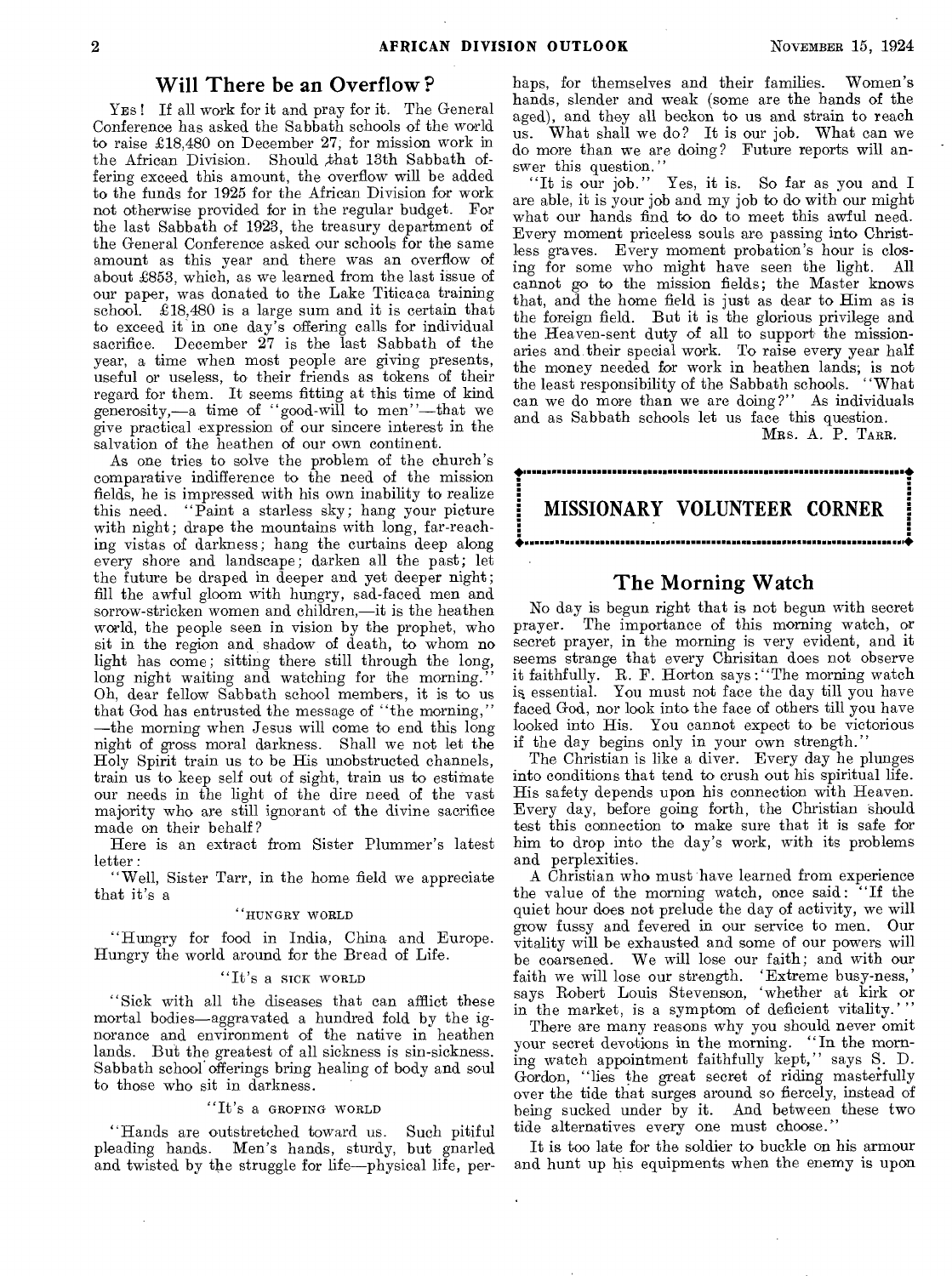•

him. He must be prepared. So must you; and prayer is the best preparation you can make for meeting the events of the day. Prayer will help you to do your work, bear your burdens, solve your problems, and sweeten your pleasures.

Somehow the morning hour is especially fitted for prayer. It is the quiet time of the day. The toil and disappointments of yesterday are hidden behind the curtain of the night, and the cares of today have not yet overtaken us. All about us seems to say, "Be still, and know that I am God." Gordon gives five advantages of the morning prayer. They are: (1) Sure of the time; (2) most economical hour, since others are crowded;  $(3)$  the quiet hour of the day; (4) leaves its impress on the entire day; (5) seems to have been the Master's choice.—*The Morning Watch.*<br>  $\otimes \qquad \otimes$ 

### He Loved Me

THIS is what touches my heart. It has always been easy for me to believe that God loved the world, and that Jesus loved His church, but I could never see any reason why He should love me. I have found, however, that there is no reason, so far as I am concerned. The explanation is simple enough when I The explanation is simple enough when I look to Him and not to myself. He is love. Love is the very essence of His being. Love is His life. Love is the atmosphere in which He lives. He loves because He lives. His love does not seek out the worthy, but the unworthy. Therefore, He loves me.

Jesus deals with us as individuals. His heart is large enough, His love is great enough. His knowledge is comprehensive enough, for the personal touch with each one. He knows me by name, just as He calls all the infinite number of stars by their names. He knows my experiences. He sympathizes with me in my trials and my temptations. He loves me as if I were the only object of His love. He cares for me as if He had no other to care for. I can tell Him of my troubles, and He listens as if I were the only one who came to Him for help. He meets my every need as if I were the only one who felt any need. He is mine as if I had exclusive rights in Him.

And this intimate, personal relationship does not interfere in any way with my perfect freedom of choice and action. Each morning I choose to accept His love. Each morning I choose to live and work for Him. Each morning I say to Him, "Thy love has found me and drawn me, and I am Thine." I am at found me and drawn me, and I am Thine." liberty to leave Him at any moment, but I am held by bonds that do not chafe—the silken cords of love. I do not wish to go where He cannot go with me. I do not wish to do anything in which I cannot cooperate with Him. He rules me with a rod of love, and life's joy and sweetness are found in the closest association with Him.

Do you know that He loves You? You are missing the best thing in life if your heart is not the shrine of His love. Remember, He loves you as He loves me.

" Wonderful things in the Bible I see; This is the dearest—that Jesus loves me." *—Victory Leaflet, No. 1.* 

### The Morning Watch Calendar

• •

### **for 1925**

#### **Is Now Ready**

Every Seventh-day Adventist should plan NOW to follow the Morning Watch during 1925.

The inspiring text chosen for each morning will be like an anchor to the soul and sweeten the whole day.

The other inspirational extracts from the Testimonies, verses, poems, etc., will be greatly appreciated.

| Missionary Volunteer leaders and             |  |  |     |
|----------------------------------------------|--|--|-----|
| church elders will find this little calendar |  |  |     |
| a great spiritual help to their members.     |  |  |     |
| Regular edition,                             |  |  | 3d. |
| De Luxe gift edition,                        |  |  | 9d. |
| Order from your tract society.               |  |  |     |

### Prayer Meeting Twice Daily

WHEREVER we have a church in the Solomon Islands—and we have over thirty of them—there is a prayer meeting twice daily. Every morning the members gather together. The Morning Watch text is repeated, then the Sabbath school lesson is briefly studied, and this study is followed by prayer. In the evening there is another service consisting of a brief Bible study, after which prayer is offered. Not a few attend, for as the log bell is beaten the whole village seems to move at once to the place of worship.

How one is reminded of Pentecostal days when they "continued steadfastly" in prayer, and "daily" they worshipped God in public. Then many were added to the church, and wonders were wrought. In these words we have a history of the work in the Solomon Islands. How gladly they have received the Word ! What a rebuke to thousands in the homelands who have no time even once a week to attend the prayer meeting, or to erect the family altar *!—J. E. Fulton*, *in Australasian Record.* 

#### 0,7,4 p4 ita

#### Harvest Ingathering

WE are planning soon to make a final report of Harvest Ingathering results and to show once again We urgently ask all those still working in the interests of the campaign to report through their offices as soon as they have finished so that this last report can be made.

We are confident that the Division goal of  $\pounds3,000$ will be reached. Brother Anderson reports that he was able, while travelling through Portuguese West Africa, to work in the interests of the campaign, and that he collected over £50. Brother T. J. Gibson writes that for the nine weeks he was out collecting, he raised  $\pounds 250-17-3$ .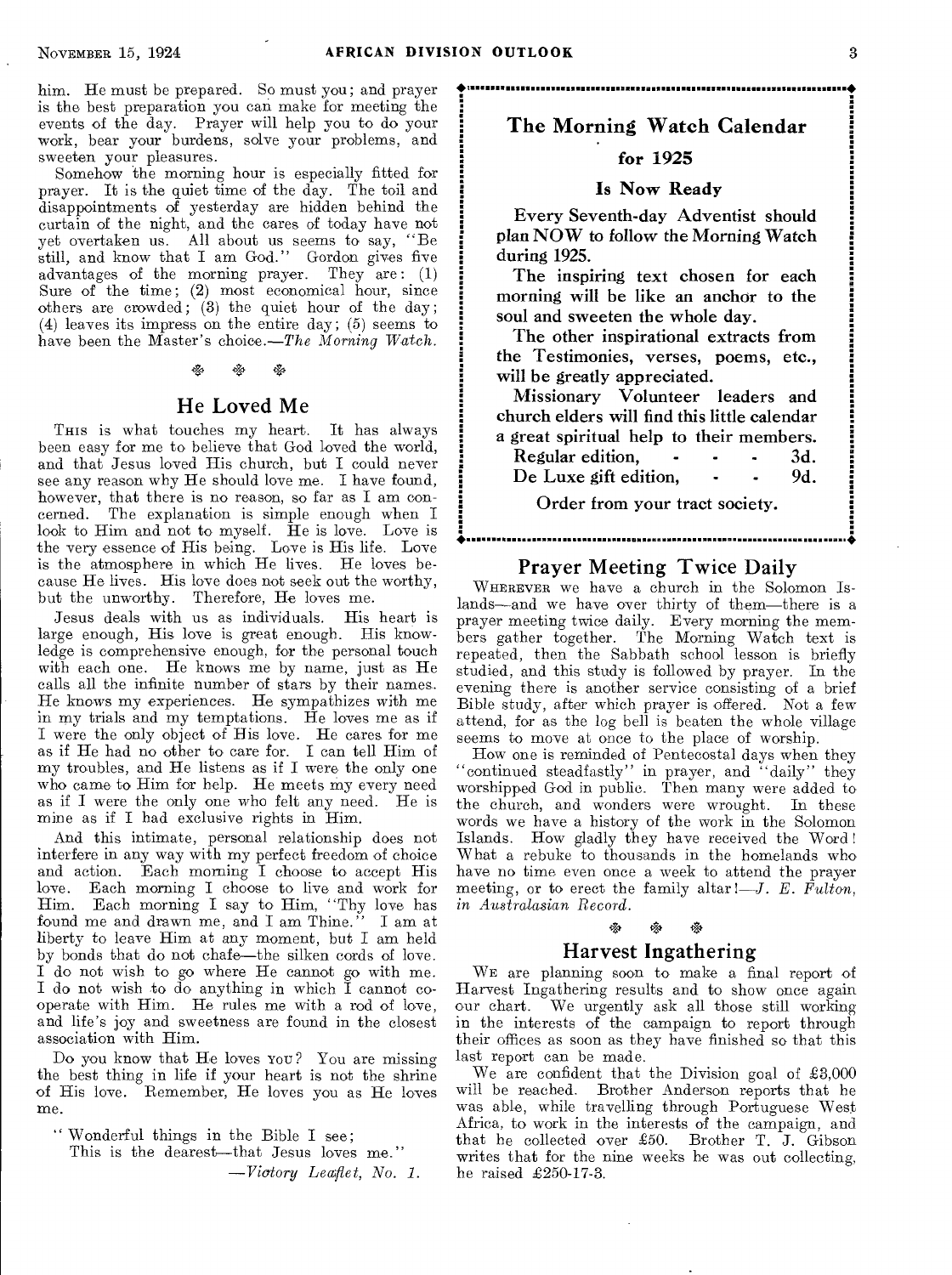# STATISTICAL REPORT OF THE AFRICAN

## Tithe Receipts of the Unions, as Compared with Corresponding Quarter of Last Yeal

| <b>NAME</b>            | AMT. FOR QUARTER<br>WEITE | <b>NATIVE</b>        | <b>WHITE</b>   | AMT. 3RD. QUARTER 1923<br><b>NATIVE</b> | REC'D. TO DATE THIS YEAR REC'D. SAME PERIOD 19<br>WHITE | <b>NATIVE</b>         | WHITE     | <b>NATIVE</b> |
|------------------------|---------------------------|----------------------|----------------|-----------------------------------------|---------------------------------------------------------|-----------------------|-----------|---------------|
| S. A. Union Conference | £2551 13 11               | 226 19 4             | 2734 11 9      | 256 9 9                                 | 8112 14 2                                               | 645 9 1               | 6857 14   | 772 0         |
| Zambesi Union          | 340 12 2                  | 109, 15, 6           | 199 19 9       | 77 3 4                                  | 689 9 11                                                | 323 3 6               | 630 16 1  | 221 11 1      |
| So. Atlantic Missions  | 28 2 8                    | 200                  | 556            |                                         | 72 3 2                                                  | 6 2 4                 | 10 15 11  | $3\;12$       |
| Congo Mission Field    | 50 6 3                    | $3 \quad 5 \quad 10$ |                |                                         | 163135                                                  | 7 10 7                | 10, 15, 1 | $1 \quad 9$   |
| <b>TOTALS</b>          | $\pounds 2970$ 15 0       | 342<br>08            | 2939 17<br>- 0 | 333 13 1                                | 9038 0 8                                                | $982 \quad 5 \quad 6$ | 7510 1 5  | 998 14        |

### Tithe Receipts of Local Organisations as Compared with Corresponding Quarter of Last Yea

| <b>NAME</b>             |          | WHITE        |            | AMT. FOR QUARTER | <b>NATIVE</b>  |    | WHITE     |       |              | AMT. 3RD. QUARTER 1923<br><b>NATIVE</b> |          |            |         | WHITE    |                |     |          | NATIVE          |     | REC'D. TO DATE THIS YEAR REC'D. SAME PERIOD 1923<br>WHITE |                |             |        | <b>NATIVE</b>    |
|-------------------------|----------|--------------|------------|------------------|----------------|----|-----------|-------|--------------|-----------------------------------------|----------|------------|---------|----------|----------------|-----|----------|-----------------|-----|-----------------------------------------------------------|----------------|-------------|--------|------------------|
| Cape Conference         | 829 14 9 |              |            | 147              | 59             |    | 905       |       | 5 10         | 123                                     | -8       | - 2        | 2425    |          | $\overline{7}$ | - 0 | 405      | 63              |     | 2200                                                      |                | $3\quad 4$  | 342 14 |                  |
| Natal-Tvl. Conference   | 1128     | $\mathbf{I}$ | -9         | 49               | $\overline{4}$ | 4  | 1391 17 0 |       |              | 78 14                                   |          | - 7        | 3830    |          | - 8            | -6  | 137 10 6 |                 |     | 3283                                                      |                | 7 0         | 248 17 |                  |
| Orange River Conference | 593 17   |              | - 5        | 30               | 9              | 3  | 437       |       | 8 11         | 54                                      | 7        | $\Omega$   | 1856 18 |          |                | -8  | 102 12   |                 | -4  | 1374                                                      | $\overline{4}$ | $\Omega$    | 180    | - 9              |
| South Rhodesia          | 223      | 4            | 4          | 69               | 6              | -6 | 154 19    |       | 8            | 52 18                                   |          | -4         |         | 503 14   |                | -2  | 229 16   |                 | - 8 | 464 12                                                    |                | -4          | 140 3  |                  |
| North Rhodesia          | 84       | 5            | -6         | 15               | -8             | 5  |           | 18 12 | $\mathbf{1}$ | $\mathcal{S}$                           |          | $5\quad 0$ |         | 88 14    |                | -8  | 22 15    |                 | - 2 | 125                                                       | $\overline{4}$ | -9          | 40     | $\bf{0}$         |
| Nyasaland               | 33       | $^{2}$       | -4         | 25.              | $\theta$       | 7  | 26        | 8     | $\Omega$     | 21.                                     | $\theta$ | - 0        | 97      |          |                |     |          | 70 11 8         |     |                                                           | 40 19 0        |             | 41     | - 8              |
| South West Africa       |          | 5 19         | -8         | $^{9}$           | $0\quad 0$     |    |           |       |              |                                         |          |            | 18      |          | -1-11          |     | 6        | $^{2}$          | -4  |                                                           | 3 18 5         |             |        | 3 1 2            |
| Benguela Mission        | 22       |              | $3\quad 0$ |                  |                |    | 5         | 5     | -6           |                                         |          |            | 54      |          | 1 3            |     |          |                 |     |                                                           | 6 17 6         |             |        |                  |
| 44<br>Lunda             |          |              |            |                  |                |    |           |       |              |                                         |          |            |         |          |                |     |          |                 |     |                                                           |                |             |        |                  |
| $\pm$ 4<br>Huilla       |          |              |            |                  |                |    |           |       |              |                                         |          |            |         |          |                |     |          |                 |     |                                                           |                |             |        |                  |
| 6.4<br>Katanga          | 33       | 6 10         |            |                  | 1 16 7         |    |           |       |              |                                         |          |            | 103     |          | $0\,$ 11       |     |          | 4120            |     |                                                           |                |             |        |                  |
| 44<br>Songa             |          | 915          | -8         |                  | 19 11          |    |           |       |              |                                         |          |            |         | 46 16    |                | ୍ର  |          | 2 7             | - 6 |                                                           | 10 15 1        |             |        | $1 \overline{9}$ |
| 6.6<br>Kongolo          | 7        | - 3          | -9         |                  | 9              | 4  |           |       |              |                                         |          |            |         | 13 15    |                | -9  |          | 11 <sub>1</sub> |     |                                                           |                |             |        |                  |
| TOTALS                  | £2970 15 |              | $\Omega$   | 342              | $\mathbf{0}$   | 8  | 2939 17   |       | $\Omega$     | 333 13                                  |          |            | 9038    | $\theta$ |                | 8   | 982      | 5               | -6  | 7510                                                      |                | $\tilde{5}$ | 998 14 |                  |

### Membership etc., of Unions and

|     |                                                    |              | AFRICAN<br>DIVISION |              | SO. AFRICAN<br>UNION |         | ZAMBESI<br>UNION |                | SO. ATLANTIC<br><b>MISSIONS</b> |                  | Congo<br><b>MISSIONS</b> |                  | $_{\rm CAPE}$  |                  | NATAL TVL.   | ORAN                    |
|-----|----------------------------------------------------|--------------|---------------------|--------------|----------------------|---------|------------------|----------------|---------------------------------|------------------|--------------------------|------------------|----------------|------------------|--------------|-------------------------|
|     |                                                    | WHITE        | NATIVE              | <b>WHITE</b> | NATIVE               | WHITE   | NATIVE           | WHITE          | NATIVE                          | WHITE            | NATIVE                   | WHTE             | <b>NATIVE</b>  | <b>WHITE</b>     | NATIVE       | <b>HITE</b><br>B.       |
|     | Ordained ministers<br>Licensed ministers           | 28<br>18     | 9                   | 15<br>7      | 7                    | 4<br>10 | $\boldsymbol{2}$ | 2              |                                 | 1<br>$\mathbf 1$ |                          | 3<br>3           | $\overline{4}$ | 6                | 1            | 4                       |
|     | Licensed missionaries                              | 28           |                     | 14           |                      | 6       |                  | $\overline{2}$ |                                 | 3                |                          | $\overline{4}$   |                | 3                |              |                         |
|     | Evangelists, teachers                              |              | 301                 |              | 47                   |         | 247              |                | 1                               |                  | 6                        |                  | 17             |                  | 15           | 4                       |
|     | 5. Colporteurs                                     | 18           | 16                  | 18           | 9                    |         |                  |                |                                 |                  |                          | 6                | 1              | 8                | 7            | 4                       |
|     | 6. Other workers                                   | 17           | 10                  | 8            | 1                    | 9       | 9                |                |                                 |                  |                          | $\boldsymbol{2}$ |                | $^{2}$           |              | 3                       |
|     | Total all workers                                  | 109          | 336                 | 62           | 64                   | 29      | 265              | 4              | 1                               | 5                | 6                        | 18               | 22             | 19               | 24           | 16                      |
|     | 8. No. of Sabbath schools                          | 66           | 218                 | 53           | 53                   | 10      | 158              | 3              | $\boldsymbol{2}$                |                  | 5                        | 14               | 19             | 15               | 18           | 24                      |
|     | 9. Membership                                      | 1440         | 11833               | 1348         | 1122                 |         | 80 10389         | 12             | 40                              |                  | 282                      | 487              | 457            | 601              | 266          | 260                     |
|     | 10. Students at Spion Kop                          | 70           |                     | 69           |                      | 1       |                  |                |                                 |                  |                          | 19               |                | 30               |              | 20                      |
|     | 11. No. of church schools                          | 5            | 1                   | 5            | 1                    |         |                  |                |                                 |                  |                          | 1                | 1              | $\boldsymbol{2}$ |              | $\boldsymbol{2}$        |
| 12. | Enrolment                                          | 65           | 25                  | 65           | 25                   |         |                  |                |                                 |                  |                          | 22               | 25             | 27               |              | 16                      |
|     | 13. Students in training schools                   |              | 346                 |              | 46                   |         | 270              |                |                                 |                  | 30                       |                  | 19             |                  | 17           |                         |
|     | 14. Students in mission schools                    |              | 782                 |              | 117                  |         | 635              |                |                                 |                  | 30                       |                  |                |                  |              |                         |
|     | 15. No. of outschools                              |              | 169                 |              | 18                   |         | 148              |                |                                 |                  | 3                        |                  | 6              |                  | 5            |                         |
|     | 16. Enrolment                                      |              | 8698                |              | 473                  |         | 8058             |                |                                 |                  | 167                      |                  | 216            |                  | 102          |                         |
|     | 17. No. of churches                                | 40           | 49                  | 35           | 30                   | 3       | $15\,$           | 2              | 1                               |                  | 3                        | 11               | 10             | 12               | 7            | 12                      |
|     | 18. Membership Dec. 31, 1922 1275                  |              | 2981                | 1218         | 779                  | 57      | 2202             |                |                                 |                  |                          | 329              | 359            | 606              | 201          | 283                     |
|     | 19. Membership end last quarter 1509               |              | 3959                | 1395         | 991                  | 102     | 2903             | 12             | 10                              |                  | 55                       | 481              | 332            | 597              | 244          | 317                     |
|     | 20. Added by baptism                               | 23           | 388                 | 23           | 8                    |         | 380              |                |                                 |                  |                          |                  |                | 1                | 5            | 15                      |
|     | 21. Added by vote                                  | 37           | 33                  | 34           | 27                   | 3       | 6                |                |                                 |                  |                          | 9                | 6              | 12               | $\bf{2}$     | 13                      |
|     | Total gain during quarter                          | 60           | 421                 | 57           | 35                   | 3       | 386              |                |                                 |                  |                          | 16               | 6              | 13               | 7            | 28                      |
|     | 23. Dropped by apostasy                            | 6            | 60                  | 6            | 15                   |         | 45               |                |                                 |                  |                          |                  |                | $\mathbf{1}$     | 9            | 5                       |
|     | 24. Transferred by letter                          | 25           | 22                  | 22           | 14                   | 3       | 8                |                |                                 |                  |                          | 8                | 1              | 10               | 7            | $\overline{\mathbf{4}}$ |
|     | 25. Dropped by death                               | 1            | 13                  | $\mathbf{1}$ | $\tilde{\text{o}}$   |         | 8                |                |                                 |                  |                          |                  |                | 1                | $\mathbf{2}$ |                         |
|     | 26. Nett gain in members<br>27. Present membership | 28           | 326                 | 28           | 1                    |         | 325              |                |                                 |                  |                          | 8                | 5              | 1                | 11 loss      | 19                      |
|     | 28. Goal to close of year                          | 1537<br>1461 | 4285<br>4557        | 1423<br>1461 | 992<br>1251          | 102     | 3228<br>3206     | 12             | 10                              |                  | 55                       | 489              | 337            | 598              | 233          | 336                     |
|     | 29. Probationers' class                            |              | 3666                |              | 284                  |         | 3301             |                |                                 |                  | 100                      | 510              | 448            | 603              | 301          | 348                     |
|     | 30. Hearers' class                                 |              | 248                 |              | 100                  |         | 100              |                | 12                              |                  | 81<br>36                 |                  | 51             |                  | 113          |                         |
|     | 31. Total keeping Sabbath                          | 1537         | 8199                | 1423         | 1376                 | 102     | 6629             | 12             | 22                              |                  | 172                      | 489              | 388            | 598              | 346          | 336                     |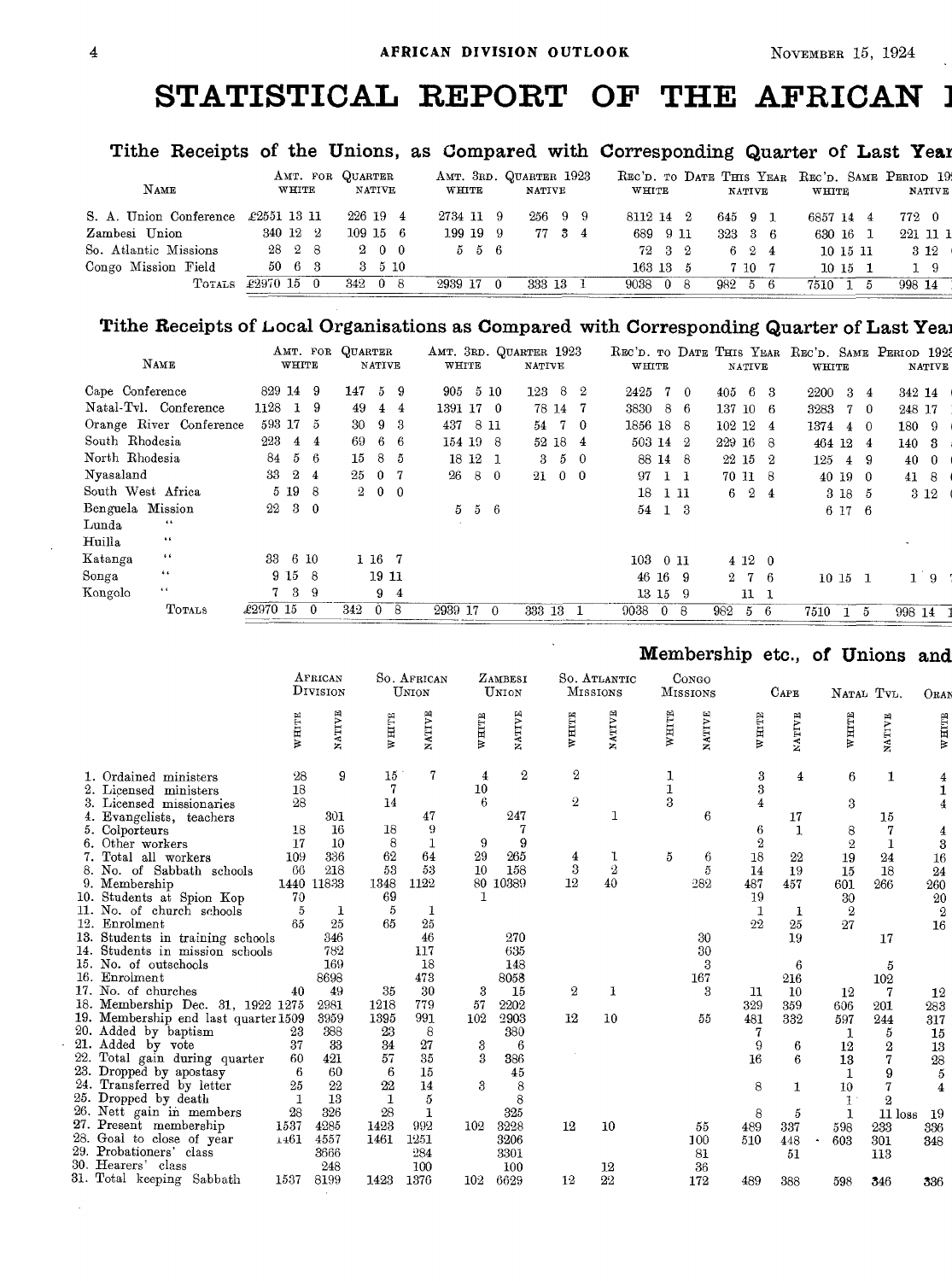# **CON FOR QUARTER ENDING SEPT. 30, 1924**

### Mission Offerings Receipts for the Unions

| NAME                    | REC'D. FOR QUARTER<br>WHITE |         | NATIVE            | REC'D. TO DATE THIS YEAR<br>WHITE |         | NATIVE   |         | WHITE     |       | <b>NATIVE</b> | SAME DATE LAST YEAR P/W PER MEMBER TO DATE<br>WHITE | <b>NATIVE</b> |
|-------------------------|-----------------------------|---------|-------------------|-----------------------------------|---------|----------|---------|-----------|-------|---------------|-----------------------------------------------------|---------------|
| A. Union Conference     | £2369 7 4                   | 156 9 0 |                   | 5743 17 3                         |         | 337 11 8 |         | 5983 18 2 |       | 359 18 3      | 2/5                                                 | -3d.          |
| $\rm abesi$ $\rm Union$ | 438 7 1                     |         | 87 18 8           | 661 2 6                           |         | 310 2 2  |         | 498 2 6   |       | 188 12 7      | 6/                                                  | 1d.           |
| Atlantic Missions       | 9 1 2 7                     |         | 100               |                                   | 43 1 7  |          | 5 15 10 |           | 2 5 6 | 8 19 0        |                                                     |               |
| lgo Mission Field       | $14 \ 18 \ 4$               |         | $3\quad 5\quad 1$ |                                   | 53 11 4 |          | 696     |           | 550   | 1152          |                                                     |               |
| TOTALS                  | £2832 5                     |         | 248 12 9          | 6601 12                           |         | 659 19 2 |         | 6494 11 2 |       | 559 5 0       |                                                     |               |

### Mission Offerings Receipts for the Local Organisations

| NAME                         | REC'D. FOR QUARTER<br>WHITE | <b>NATIVE</b>              | REC'D. TO<br>WHITE         | DATE THIS YEAR<br><b>NATIVE</b> | SAME DATE LAST YEAR<br>WHITE | NATIVE              | P/W PER MEMBER TO DATE<br>WHITE<br>NATIVE |
|------------------------------|-----------------------------|----------------------------|----------------------------|---------------------------------|------------------------------|---------------------|-------------------------------------------|
| e Conference                 | £794 17 1                   | $102 \t 0 \t 3$            | 8 10<br>1931               | 8 10<br>209                     | $1893$ 11 $5$                | 191 6 11            | $32d$ .<br>$3/-$                          |
| $\text{tal-Tvl.}$ Conference | 1075<br>$1\quad4$           | 28<br>-9<br>- 9            | 2857<br>4 11               | 66 12 4                         | 2718 16 6                    | 89<br>4 11          | 2d.<br>2/5                                |
| nge River Conference         | 8 11<br>499                 | 25 19<br>$\Omega$          | 1055<br>36                 | 61 10 6                         | 1376 10 3                    | 79.<br>6 5          | 14d.<br>1/11                              |
| th Rhodesia                  | 385 12<br>-7                | 62.<br>-9.<br>$\pm$        | 536 10 11                  | 172 12 0                        | $404$ 15 0                   | $126$ 10 4          | 7/8<br>1d.                                |
| th Rhodesia                  | -2<br>35<br>$\theta$        | 7 11 9                     | 52<br>76                   | $11 \; 10 \; 4$                 | 77 9<br>- 6                  | 18 3 10             | łd.<br>1/11                               |
| asaland                      | $17\;12$<br>-6              | - 2<br>18<br>-9            | 72<br>-1<br>$\overline{4}$ | 125 19 10                       | 15 18<br>$\overline{0}$      | 43 18 5             | 5/3<br>1d.                                |
| ith West Africa              | $4\quad 6$                  | $\overline{0}$<br>$\theta$ | $\mathbf{3}$<br>-76        | 5 15 10                         | 17<br>-6                     | 8 19 0              |                                           |
| iguela Mission               | 981                         |                            | 39 14 1                    |                                 | 180                          |                     |                                           |
| 6.6<br>nda                   |                             |                            |                            |                                 |                              |                     |                                           |
| $\epsilon$<br>illa           |                             |                            |                            |                                 |                              |                     |                                           |
| 4.4<br>tanga                 | $9\quad 2$<br>-3            | - 0                        | 40<br>$0\,10$              | 2 17 1                          |                              |                     |                                           |
| 4.4<br>ıga                   | $2\,16$<br>- 9              | -9.<br>-8                  | 8 1 2 0                    | $3\quad0$<br>-9                 | $5^{\circ}$<br>5 0           | $1\;15\;2$          |                                           |
| 44<br>ngolo                  | $2\;19$<br>$\overline{4}$   | 8<br>-5                    | 4186                       | $11\,$<br>-8                    |                              |                     |                                           |
| <b>TOTALS</b>                | £2832<br>-5<br>4            | 248 12<br>- 9              | 6601 12<br>8               | 659 19<br>$^{9}$                | $\Omega$<br>6494 11          | $559\quad 5\quad 0$ |                                           |

### ganisations at Close of Quarter

|                                                        |                                | gamsauons at                        |                      |                               | nose of <i>Martier</i>       |                                    |                         |                      |       |        |       |               |                                          |                                                                                                 |       |                                      |       |                                                                                                                                                                                                                                                                                                                                                                                                                    |
|--------------------------------------------------------|--------------------------------|-------------------------------------|----------------------|-------------------------------|------------------------------|------------------------------------|-------------------------|----------------------|-------|--------|-------|---------------|------------------------------------------|-------------------------------------------------------------------------------------------------|-------|--------------------------------------|-------|--------------------------------------------------------------------------------------------------------------------------------------------------------------------------------------------------------------------------------------------------------------------------------------------------------------------------------------------------------------------------------------------------------------------|
| UTH<br><b>DESIA</b>                                    |                                | NORTH<br>RHODESIA                   |                      | NYASALAND                     |                              | SOUTH WEST                         |                         | BENGUELA             |       | LUNDA  |       | HUILLA        |                                          | $\operatorname{KATANGA}$                                                                        |       | $\operatorname{SoxGa}$               |       | KONGOLO                                                                                                                                                                                                                                                                                                                                                                                                            |
| NATIVE                                                 | WHTE                           | NATIVE                              | WHITE                | NATIVE                        | WHITE                        | NATIVE                             | WHITE                   | NATIVE               | WHITE | NATIVE | WHITE | <b>NATIVE</b> | $\ensuremath{\mathbf{w}\xspace}$ in Time | $\ensuremath{\mathsf{N}}\xspace\ensuremath{\mathsf{ATIV}}\xspace\ensuremath{\mathsf{B}}\xspace$ | WHITE | NATIVE                               | WHTTE | NATIVE                                                                                                                                                                                                                                                                                                                                                                                                             |
| $\,2\,$<br>77<br>$\,6$<br>9                            | $\frac{4}{1}$<br>$\frac{2}{7}$ | 60<br>1                             | $\frac{1}{1}$<br>4   | 110                           |                              | $\mathbf 1$                        | $\mathbf{1}$<br>$\,2\,$ |                      |       |        |       |               | 1                                        | 1                                                                                               | 1     | $\overline{4}$                       | 1     | 1.<br>$\frac{2}{3}$<br>$\overline{4}$ .<br>1<br>5.<br>6.                                                                                                                                                                                                                                                                                                                                                           |
| 94<br>61<br>3237                                       | 3<br>$15\,$                    | 61<br>35<br>1154                    | $\sqrt{7}$<br>$^2_6$ | 110<br>62<br>5998             | 1<br>$\overline{\mathbf{3}}$ | 1<br>$\mathbf 1$<br>$\overline{5}$ | $\frac{3}{2}$           | 1<br>35              |       |        |       |               | $\mathbf{1}$                             | 1<br>1<br>70                                                                                    | 1     | $\frac{4}{3}$<br>170                 | 1     | 7.<br>1<br>8.<br>1<br>9.<br>42<br>10.<br>$\begin{vmatrix} 11 \ 12. \end{vmatrix}$                                                                                                                                                                                                                                                                                                                                  |
| 136<br>$\begin{array}{c} 91 \\ 58 \end{array}$<br>2563 |                                | 25<br>152<br>30<br>975              |                      | 109<br>392<br>60<br>4520      |                              |                                    |                         |                      |       |        |       |               |                                          | $30\,$                                                                                          |       | 30<br>$\overline{\mathbf{3}}$<br>167 |       | 13.<br> 14 <br>$\frac{15}{16}$ .                                                                                                                                                                                                                                                                                                                                                                                   |
| 10<br>${\bf 1161}$<br>1437.<br>290                     | 1<br>14<br>14                  | 3<br>208<br>251<br>90               | 7                    | $\overline{2}$<br>833<br>1215 | $\boldsymbol{3}$             | 3                                  | $\overline{2}$<br>9     | 1<br>7               |       |        |       |               |                                          | 1<br>46                                                                                         |       | 1<br>$\boldsymbol{6}$                |       | $\frac{1}{18}$ .                                                                                                                                                                                                                                                                                                                                                                                                   |
| $295$<br>$295$<br>$42$<br>$3$<br>$5$<br>$245\,$        |                                | $\mathbf{1}$<br>91<br>$\rm 5$<br>86 | $\mathbf{1}$         | 3<br>3<br>$1$ loss $\,6$ loss |                              |                                    |                         |                      |       |        |       |               |                                          |                                                                                                 |       |                                      |       | $3\begin{array}{c} 19.20.21.22.22.23.24.26.26.27.3 \\ 2\begin{array}{c} 2\end{array} & 2\begin{array}{c} 2\end{array} & 2\begin{array}{c} 2\end{array} & 2\begin{array}{c} 2\end{array} & 2\begin{array}{c} 2\end{array} & 2\begin{array}{c} 2\end{array} & 2\begin{array}{c} 2\end{array} & 2\begin{array}{c} 2\end{array} & 2\begin{array}{c} 2\end{array} & 2\begin{array}{c} 2\end{array} & 2\begin{array}{c}$ |
| 1682<br>$171 -$<br>$392\,$<br>$100\,$                  | 14                             | 337<br>349<br>611                   |                      | 6 1209<br>1145<br>2298        | 3                            | 3                                  | 9                       | $\overline{7}$<br>12 |       |        |       |               |                                          | 46<br>85<br>70                                                                                  |       | 6<br>10<br>10                        |       |                                                                                                                                                                                                                                                                                                                                                                                                                    |
| 2174                                                   | 14                             | 948                                 | 6                    | 3507                          | 3                            | $\boldsymbol{3}$                   | 9                       | 19                   |       |        |       |               |                                          | 30<br>146                                                                                       |       | 6<br>22                              |       | 30.<br>4 31.                                                                                                                                                                                                                                                                                                                                                                                                       |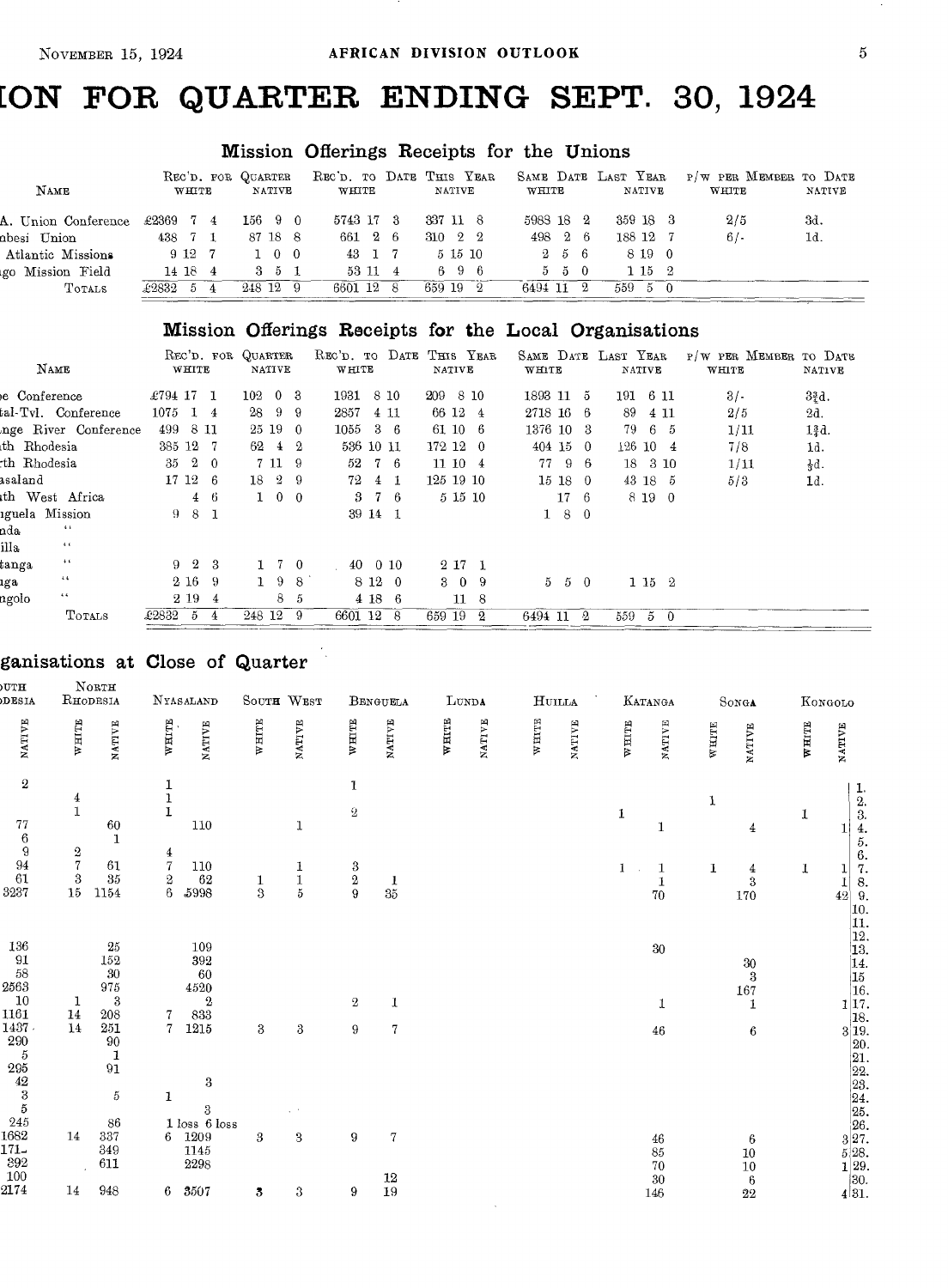### The Sentinel Publishing Company

Total value of book sales for the quarter ending September

| 30, 1924, including all classes of literature, at retail prices |                   |  |
|-----------------------------------------------------------------|-------------------|--|
| Division into Classes                                           | Number Value      |  |
| Subscription Books (Large)  676 £659 5 6                        |                   |  |
|                                                                 | 157 1 9           |  |
| Home Workers' and Trade Books  453                              | 117 17 6          |  |
| Pamphlets and Tracts (English)  1455                            | 258               |  |
|                                                                 | $206 \t8 \t6$     |  |
|                                                                 | $22\ \ 13\quad 0$ |  |
| Total                                                           | 4990 £1165 11 11  |  |

#### Sales by Conferences and Union Missions, at retail value

| Division into Territory Eng. & Dutch |                |                 |                          |        | Native |    |
|--------------------------------------|----------------|-----------------|--------------------------|--------|--------|----|
|                                      |                |                 | - 1                      |        | 3      | -0 |
| Natal-Tvl Tract Society  264 17      |                |                 | $\overline{\phantom{0}}$ |        | 68 3   | 6  |
|                                      |                |                 | - 7                      | 1011   |        | 0  |
|                                      |                |                 | 9                        |        |        |    |
| North Rhodesia Mission Field         |                | 8               | 6                        | 17 10  |        | 0  |
| South Rhodesia Mission Field         | $\overline{4}$ | $\bf{0}$        | 9                        | 132 14 |        | ∩  |
|                                      |                | 19 <sub>3</sub> | -3                       |        |        |    |
|                                      |                |                 | я                        |        |        |    |
|                                      | 12             |                 | 5<br>З                   |        |        |    |
| Total                                | £936 10        |                 | 5 <sub>5</sub>           | -6999  |        | -6 |
| ⊗                                    | ⊗              |                 |                          |        |        |    |

### Our Statistical Report

THE report for the African Division for the third quarter of 1924 has some very interesting figures. We hope that our readers closely examine these reports as published each quarter and are following the development of our work in the field.

There is a remarkable growth in the tithe receipts for the three quarters ending September 30, as compared with the corresponding terms of the previous year. Our mission offerings results show also an increase over 1923, although not to the same degree as the tithe receipts of the white constituency. However, the goals for the three quarters have almost been reached, and we are grateful for the way in which our members have shouldered the responsibility of doing their part in sending funds into the mission field for the advancement of the work.

The membership of our Sabbath schools has grown and the figure now stands at  $13,273$ . membership at September 30 was 5,822. Early in the year, our conferences and mission fields were asked to set a goal for membership for 1924, and it was the aim and determination of the field that by December 31 next the membership should stand at  $6,018$ . are within 196 of reaching this goal. We rejoice to know that in the probationers' class we have 3,666 souls who are still studying our truths, preparatory to being baptized. Our missionaries are holding up a high standard for the native people so that they might be fully instructed before receiving the rite of baptism. There are 9,736 persons who are keeping the Sabbath throughout the African Division territory.<br>  $\frac{1}{2}$  W. B. C.<br>  $\frac{1}{2}$  W. B. C. W. B. C.

"DAY after day is passing into eternity, bringing us nearer to the close of probation. As never before, we must pray for the Holy Spirit to be more abundantly bestowed upon us, and we must look for its sanctifying influence to come upon the workers, that those for whom they labour may know that they have been with Jesus and have learned of *Him."—"Gospel Workers," pp. 288, 289.* 

### SPION KOP COLLEGE E. D. Dick, *Principal*

*Private Bag, Ladysmith, Natal.* 

### College News

TAKE a peep into the class rooms and notice everyone hard at work. Next week the examinations begin and then come the graduation exercises, to which all are eagerly looking forward.. There is a subdued hum of excitement in the air, for are there not only ten more days to the holidays? This is one of the chief subjects of conversation at the present time for all are looking forward to a well-deserved rest after the strenuous work of the year.

A week ago, we had a musical and literary evening. A good programme was given and all the items were well rendered. One could not help but be impressed by the fact that, with one or two exceptions, all the pieces were memorized even to the smallest performer. This was especially noteworthy on the This was especially noteworthy on the part of the students as the pieces were of a decidedly classical nature. The music department is functioning in a strong way. Special efforts have been made to help students to realize that music is more than a pastime. Careful study has been made of its history from the earliest times to the present day.

Last Friday evening, we concluded our canvassers' institute, as a result of which a number of our young men will spend the vacation canvassing. This young men will spend the vacation canvassing. institute was conducted by Brethren Stevenson, Blennerhassett and Fourie. A few days before the conclusion of the institute, Elders MacNeil and Heald were also able to be with us, and gave valuable help. We were very disappointed in not having Brother Joseph with us this year, but on account of illness in his home he was not able to come.

We are having good missionary meetings. Large numbers of papers are mailed out every fortnight and we are hoping that as a result of our labours many souls will be saved in the Kingdom. The rack at the Ladysmith railway station is also kept well supplied with papers. Even the children have a part in the missionary work of the College, for the Junior Missionary Volunteer Society meets every Friday morning and the little ones spend a part of the time mailing out papers. A few weeks ago, the children sent out missionary letters, and it was good to see how pleased they were when the replies began to come in. And such nice replies they were too! In every instance the receivers were thankful for the papers sent and were very anxious that they should be continued.

The Spring week of prayer was one of the best we have ever had, and concluded with a consecration service in which everyone took part. All felt that this was a time of real refreshing, and we are determined to go forward- with greater zeal and courage in the Master's service. A baptismal class was formed and we hope to have a baptismal service shortly before school closes.

We have been favoured with a number of visitors this year. Last week, we had the pleasure of welcoming Elder Heald (our new conference president) and his wife and Brother and Sister Nelson and their little boy. Mrs. Heald and Mrs. Nelson are remain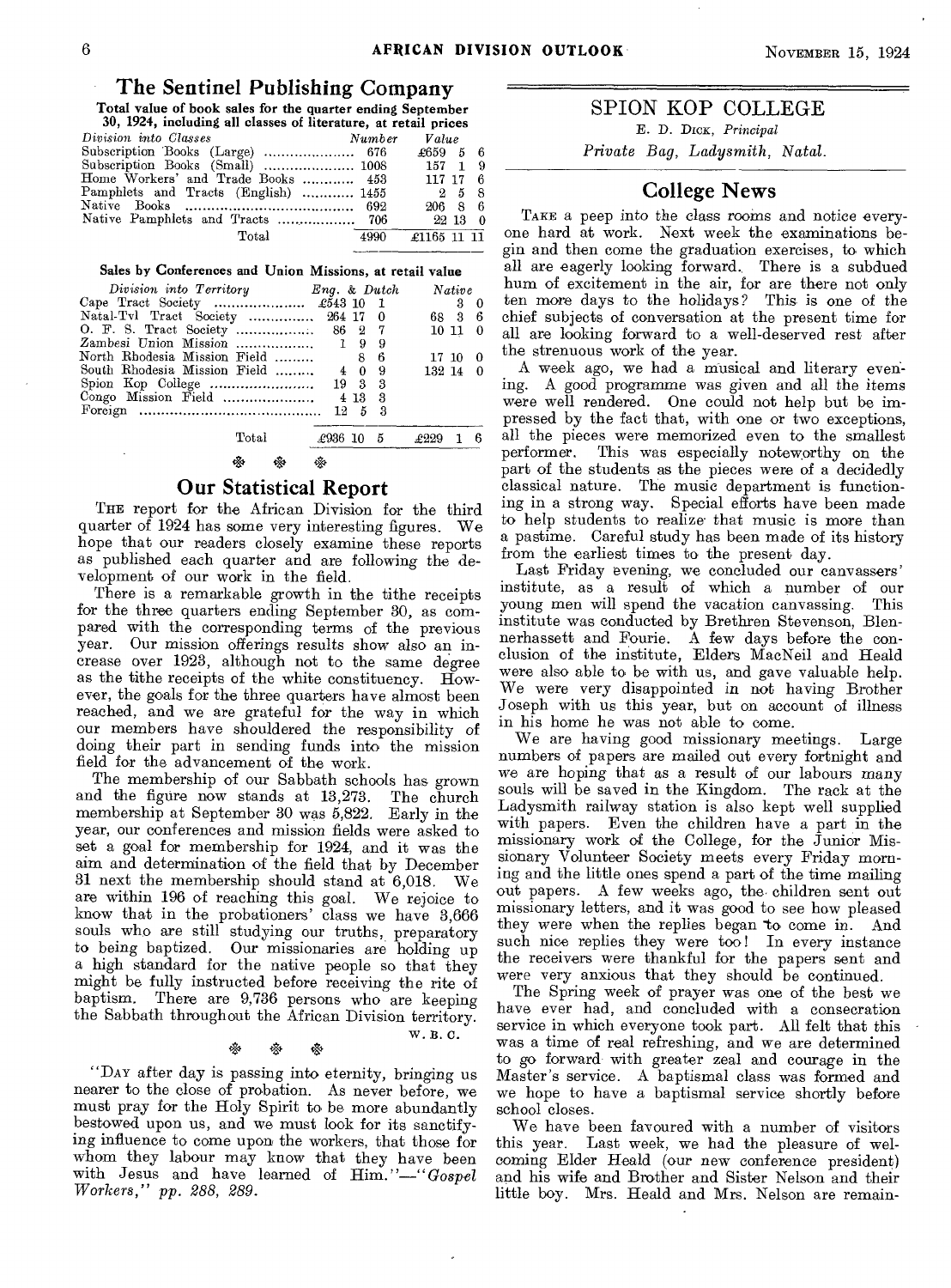ing here until school closes. We were also pleased to have Elder MacNeil with us for a few days. Another recent visitor was Miss Hilda Choice, of Kimberley, who quite enjoyed her short stay at Spion Kop. Mrs. Hodgson and baby also paid us a flying visit. We expect a number of visitors for the closing exercises, and they are already beginning to arrive. Mrs. Honey has been visiting her daughter, and other visitors are Mrs. Snyman, Mrs. Armitage, Mrs. Webb and the Misses du Toit.

### CAPE CONFERENCE

U. BENDER, President, Miss. O. M. WILLMORE, Secy.-Treas ADDRESS : *P. 0. Box 378, Port Elizabeth, C. P.* 

### Reports That Cheer

THIS morning I have been reading the eleventh chapter of Acts. I am impressed with the joy which filled the hearts of the believers when they heard what things God was doing among the Gentiles. It must have been a good time in the church when these reports came from the field. And then the twenty-third verse tells how Barnabas felt when he saw the work being done in Antioch.

Do you know that among those who love the Truth it is the same today? When one visits a church or home and begins to tell what the Lord is doing right here in "the Cape Conference and in the fields afar off, he can see the courage rising in the faces of the listeners.

I was over at Rokeby" Park on the Jubilee Sabbath. All our hearts were cheered as we recounted the leadings of God's providences in the work of this Message. Somehow a good brotherly feeling comes into the heart for all those old pioneers and for all who have laid hold on the Truth. There is felt a sort of fellowship that stirs one to do something to help along.

Two Sabbaths later I was at the Cape. As I saw what the grace of God has done there these past few months, I felt just as Barnabas did when he came to Antioch. Almost one hundred persons have been baptized in the Peninsula since the beginning of this year. These are the fruit of the Salt River and Wynberg efforts. Now the tent is pitched again, this time at Mowbray; and it would do you good to see the people who attend. Many attended the former efforts and there is a large class of newly interested ones. Surely the Spirit of the Lord witnesses to the work done.

The next Sabbath I spent at Oudtshoorn. Here, last March, Brother and Sister Staples started in all alone. There was no one to help in the music, no one to help seat the people, no one to look after the taking up of the offering, except as some might volunteer. It was a time when one had to be "all things to all men." In May, Miss Fleming went and helped. On Sunday, October 19, nine souls were baptized and there is an equal number who are preparing for this ordinance by further study. These will be ready soon.

The next Sabbath afternoon, I met with the coloured people at Port Elizabeth. On Sunday, two brethren

were baptized and added to the Port Elizabeth coloured church.

A letter from Brother Claude Tarr tells of the baptism of several native believers at Clebe in the Transkei.

So here in the Cape Conference, we can have our eleventh chapter of Acts, verses 18 and 23. You will notice how a spirit of unity and love came in amongst the early Christian church as they thought of and talked about what God was doing in the great harvest field.

May God grant us many such experiences and that good reports may continue to come in.

U. BENDER.

### ORANGE RIVER CONFERENCE

*J. N.* DE BEER, *President.* Miss E. M. ROWLANDS, *Secy.-Treas.*  OFFICE: *41 West Burger St., Bloemfontein, 0. F. S.* 

### The Beaconsfield Effort

DURING the last few months, many prayers have ascended in behalf of the Beaconsfield effort, and the Lord has heard these supplications. For years this church has stood as a messenger for the Truth here in Beaconsfield, and she is now putting forth special efforts by inviting honest and hungry souls to take refuge within her sacred walls.

The past week has been a busy one, making all the needed preparations and erecting the large canvas pavilion. One of the poles projecting through the top of the tent very proudly hoists a flag on which can clearly be seen, "Gospel Tent."

Of more importance and value than the manual labour, was the spiritual refreshing for which the church has sought. It truly has been a week of selfexamination and entire consecration to the work of the hour. The desire to see souls saved as a result of this effort was expressed in the songs, the talk, and the earnest prayers of every member of the church.

On Sabbath morning, our conference president gave a very stirring address on the great need of first being imbued with the Holy Spirit before being able to save souls. The chapel was filled with God's presence as we all prayed for a richer measure of His Spirit. Miss Rowlands and Miss Venter, of Bloemfontein, were invited to spend the week-end with us.

Our first meeting was on Sunday night, the 26th of October. The seating capacity of two hundred and fifty was taxed to the utmost. Many stood outside with their attention riveted on Elder Hiten as he clearly presented Daniel 2.

At time of writing, four meetings are in the past, and all we can say is, "Praise the Lord. He answers prayer." Every chair was occupied tonight, besides many sitting out on the grass and others standing. God is no doubt making bare His arm here in Beaconsfield.

We thank the brethren and sisters all over the field for their prayers in behalf of the work here. Let us continue wrestling with God. "No prayer, no power; little prayer, little power ; much prayer, much power." God is ready. Shall we not pray more and have more power? JOHN H. RAUBENHEIMER. JOHN H. RAUBENHEIMER.